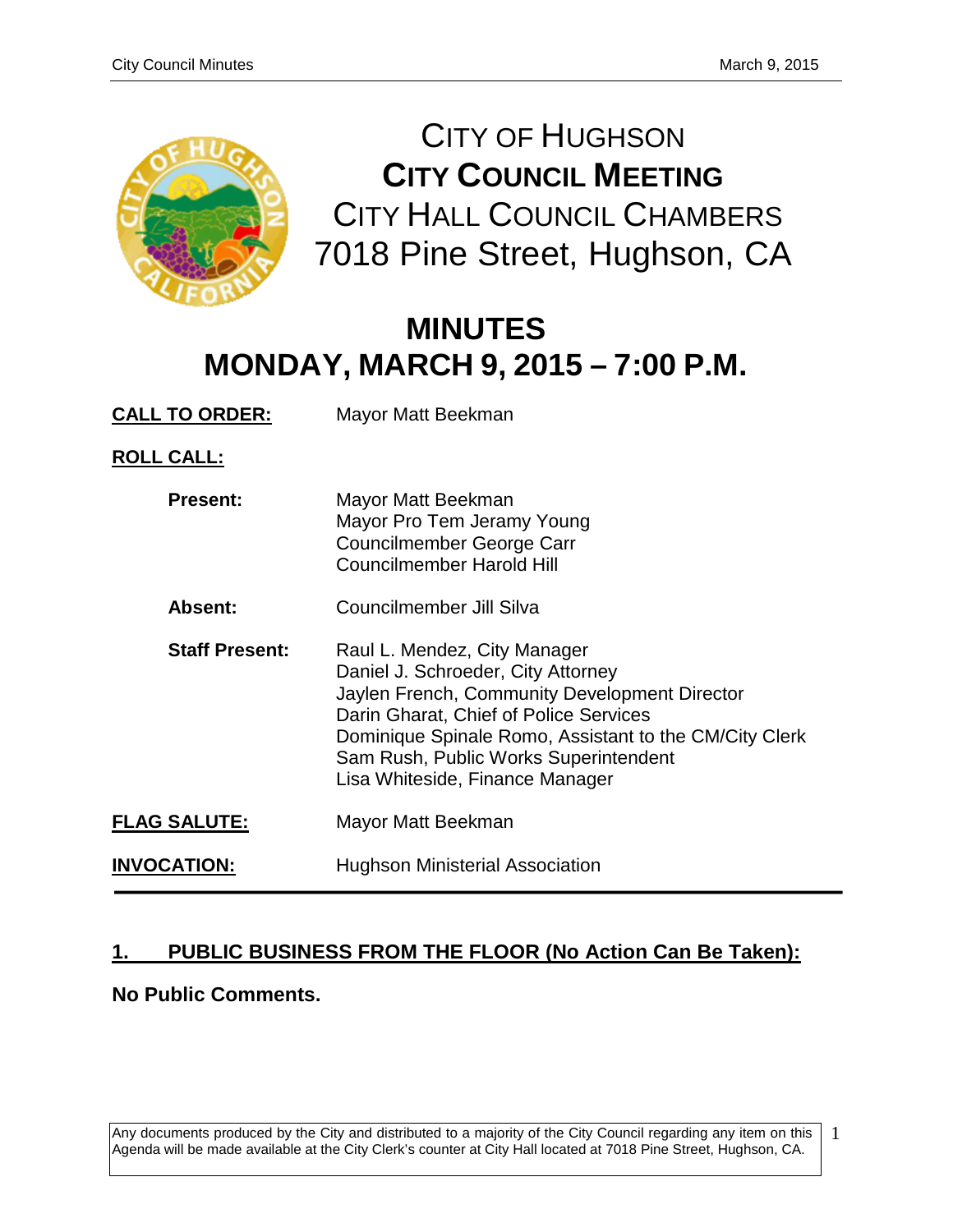# **2. PRESENTATIONS:**

**2.1:** Certificate of Recognition to Chief of Police Services, Darin Gharat and Review and Accept the 2014 Hughson Police Services Year-End Report.

**Chief Gharat presented the 2014 Year-End Report to the City Council and advised that the five deputies who are assigned in Hughson continue to work diligently in keeping the City of Hughson the safest City in Stanislaus County. He then reviewed areas in the report, including traffic collisions, burglaries, and traffic enforcement, sharing the partnerships that both he and the deputies have established in the City, which have helped educate and protect the residents and businesses in town.** 

**The City Council thanked Chief Gharat for his service and leadership in City from July 2011 to March 2015 and Mayor Beekman presented him with a Certificate of Recognition from the City.** 

### **3. CONSENT CALENDAR:**

**All items listed on the Consent Calendar are to be acted upon by a single action of the City Council unless otherwise requested by an individual Councilmember for special consideration. Otherwise, the recommendation of staff will be accepted and acted upon by roll call vote.**

- **3.1:** Approve the Minutes of the Special Meeting/State of the City Address on February 23, 2015.
- **3.2:** Approve the Warrants Register.
- **3.3:** Approve the Treasurer's Report for January 2015.
- **3.4:** Adopt Resolution No. 2015-04, a Resolution of the Hughson City Council Supporting the Approval of the Draft Fiscal Year 2015-2020 Consolidated Plan and Draft Fiscal Year 2015-2016 Annual Action Plan.
- **3.5:** Approve the First Amendment to the Professional Services Agreement between the City of Hughson and Bartle Wells & Associates for Water Rate Study Services and Authorize the City Manager to Execute the First Amendment to the Professional Services Agreement.
- **3.6:** Adopt Resolution No. 2015-05, a Resolution of the City Council of the City of Hughson Accepting the 5th Street Sidewalk Infill Project and Authorizing the City Clerk to File a Notice of Completion.

#### **BEEKMAN/HILL 4-0 (SILVA- Absent) motion passes to approve the Consent Calendar as presented.**

Any documents produced by the City and distributed to a majority of the City Council regarding any item on this Agenda will be made available at the City Clerk's counter at City Hall located at 7018 Pine Street, Hughson, CA. 2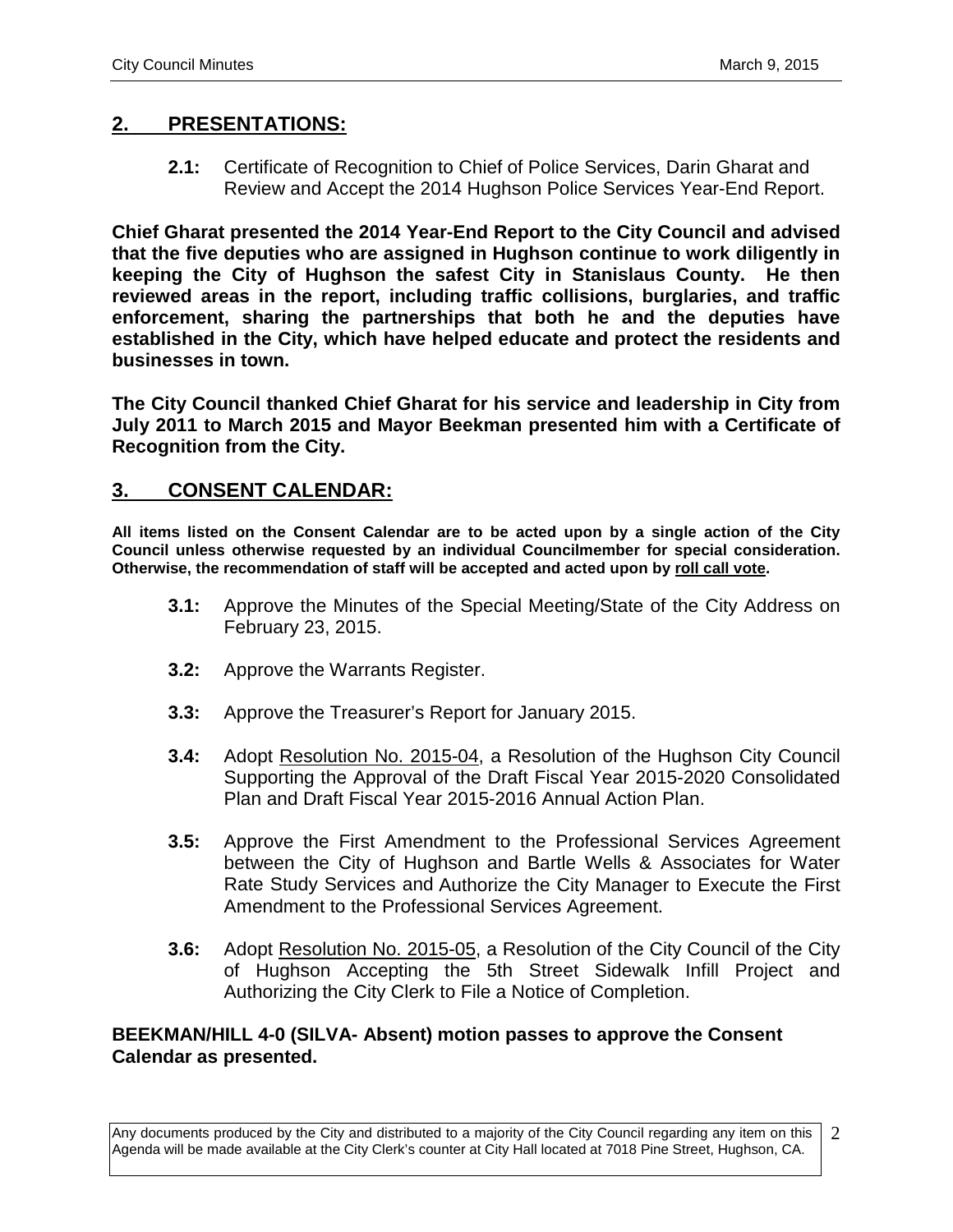# **4. UNFINISHED BUSINESS: NONE.**

#### **5. PUBLIC HEARING TO CONSIDER THE FOLLOWING: NONE.**

#### **6. NEW BUSINESS:**

**6.1:** Consider the Re-appointment of Commissioners Sanjay Patel and Ken Sartain to the Hughson Planning Commission or Provide Direction to Staff to Advertise the Vacancies.

#### **Assistant to the City Manager Spinale presented the Staff Report on this Item.**

#### **HILL/BEEKMAN 4-0 (SILVA- Absent) motion passes to re-appoint Commissioners Sanjay Patel and Ken Sartain to the Hughson Planning Commission.**

**6.2:** Authorize Release of Bid Documents for the Reconstruction of Tully Road from Santa Fe Avenue to Whitmore Avenue, the Release of Separate Bid Documents for the Associated Utilities Work on Tully Road Adjacent to and Underneath the Burlington Northern Santa Fe (BNSF) Railroad at Tully Road, and Increase this Project Budget.

**Director French presented the Staff Report on this Item. Mayor Beekman asked staff to confirm whether development impact fees can be used to fund this project. Staff would confirm and advise the Council.** 

**HILL/YOUNG 4-0 (Silva- Absent) motion passes to Authorize the Release of Bid Documents for the Reconstruction of Tully Road from Santa Fe Avenue to Whitmore Avenue, the Release of Separate Bid Documents for the Associated Utilities Work on Tully Road Adjacent to and Underneath the Burlington Northern Santa Fe (BNSF) Railroad at Tully Road, and Increase this Project Budget.**

#### **7. CORRESPONDENCE:**

- **7.1:** Update of the Hatch Road and Santa Fe Avenue Signal Project.
- **7.2:** Parks and Recreation Commission Agenda for March 10, 2015.

#### **8. COMMENTS:**

**8.1:** Staff Reports and Comments: (Information Only – No Action)

**City Manager: City Manager Mendez provided a Quarterly Grants Program Update, as well introduced Marilyn Castaneda, an Intern from CSU, Stanislaus, who will be assisting the City in the area**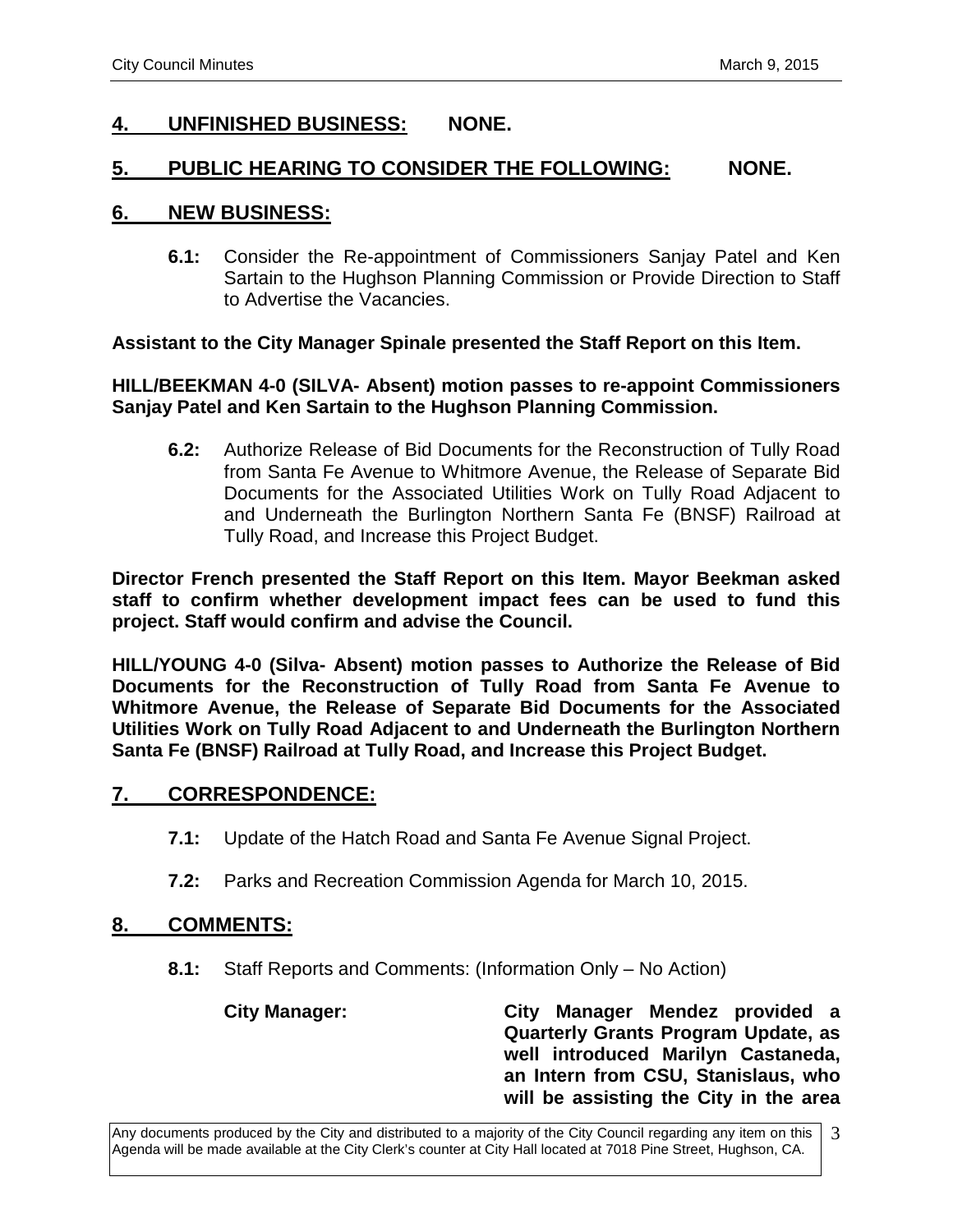**of social media. He also invited the Council to a fish-fry lunch at City Hall on March 13 in honor of Chief Gharat's retirement, and advised that the City was in the early stages of pursuing a mentor program with the School district, and would be presenting the idea to the HUSD Board of Trustees that week.** 

- **City Clerk: City Clerk Spinale reminded the Council that Form 700s are due by April 1. She also discussed with Council that staff will offer AB 1234/Ethics and Brown Act Training at City Hall this year, and will make it available to other cities and agencies who are interested in participating.**
- **Community Development Director: Director French updated the Council on the Hatch and Santa Fe Signal Project, the Dollar General Design Review going to Planning Commission on March 17, the DFA expansion project, and the Parks and Recreation Commission's progress with a Smoke-Free Parks Ordinance.**

**Director of Finance:**

**Police Services:**

**City Attorney:**

**8.2:** Council Comments: (Information Only – No Action)

**Councilmember Hill shared with the Council that he attended the 4H breakfast and enjoyed it. He also apologized to Councilmember Carr for interrupting him during the Seventh Street Park Acquisition discussion at the February 23 meeting.** 

**8.3:** Mayor's Comments: (Information Only – No Action)

# **9. CLOSED SESSION TO DISCUSS THE FOLLOWING: NONE.**

Any documents produced by the City and distributed to a majority of the City Council regarding any item on this Agenda will be made available at the City Clerk's counter at City Hall located at 7018 Pine Street, Hughson, CA.

4